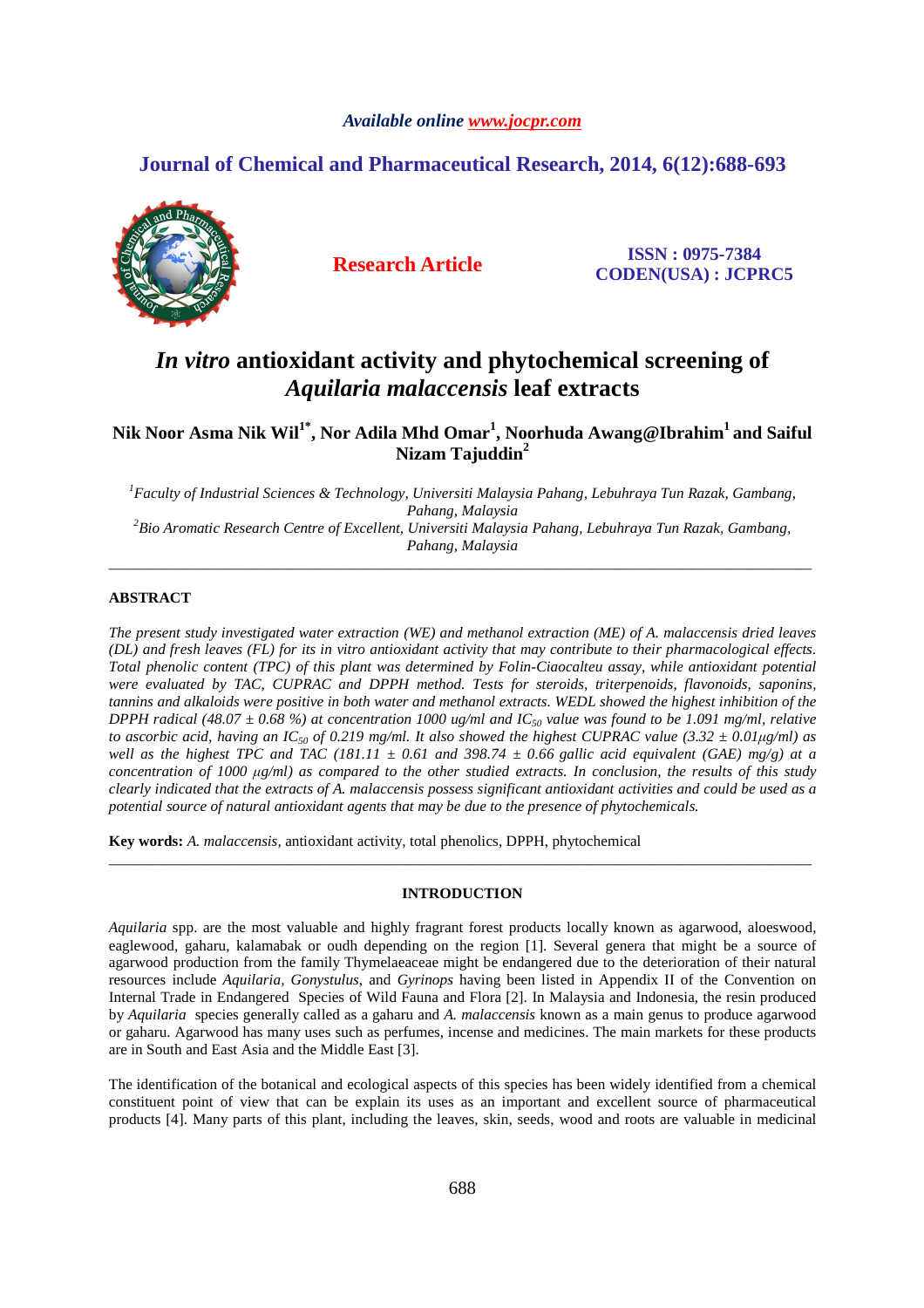properties. It is highly sought after for its resin and essential oils while less has been focused on the health beneficial effects of other parts of the plant despite the various ethnopharmacological evidences. These include antioxidant activities, analgesic, antipyretic, anti-inflammatory [5,6], antihyperglycemic [7], and antimicrobial for various medicinal purposes.

*\_\_\_\_\_\_\_\_\_\_\_\_\_\_\_\_\_\_\_\_\_\_\_\_\_\_\_\_\_\_\_\_\_\_\_\_\_\_\_\_\_\_\_\_\_\_\_\_\_\_\_\_\_\_\_\_\_\_\_\_\_\_\_\_\_\_\_\_\_\_\_\_\_\_\_\_\_\_*

Antioxidant have been able to destroy a single oxygen molecule and neutralize chemically active products of metabolism in order to protecting oxidative damage to cells, which cause several diseases such as cancer, ageing [8] and diabetes [9]. Most researchers commonly use different methods for measuring antioxidant capacity of the compound extract. The antioxidant capacity and flavoring properties of many plant extracts is related to the presence of phenolic compounds such as phenolic acids, polyphenols and flavonoids [10]. However, there is a little known about the potential phenolic compounds and antioxidant activity of herbs on human health [11]. Even though more research works has been carried out on this planet, including woods and leaves, but there is no enough scientific data available on the antioxidant activities of various extracts of the dried and fresh leaves. Thus, we have carried out the research work on antioxidant activities by using total antioxidant activity (TAC), radical scavenging assays such as 2,2-diphenyl-1-picrylhydrazy (DPPH) and cupric reducing antioxidant capacity (CUPRAC) assay. The present study was also investigating the total phenolic content and phytochemical screening by using standard methods.

### **EXPERIMENTAL SECTION**

#### **Plant Collection and identification**

The *A. malacenssis* leaves were collected at Ladang Karas, Merchang in Terengganu. Plants were identified with the herbarium of Institute of Bioscience UPM, voucher specimen No. SK 2422/14. The fresh leaves were cleaned and dried in oven at 40 $^{\circ}$ C (not exceeding 50 $^{\circ}$ C) [12]. These were hereafter referred to as dried form. The leaves were cut into small slices  $(-0.5-1.5 \text{ cm})$  and powdered using a dry grinder.

#### **Sample Preparation**

*Methanol extract:* About 50 g of each ground samples were separately weighed and soaked in 1000 ml of methanol for 72 hours at room temperature. The supernatant was filtered using Whatman No. 1 filter paper. Then, the filtrates were removed under reduced pressure at 40 °C by using a rotary evaporator until it was dried.

*Water extract*: From grounded powder, a 50 g of each samples were soaked with distilled water at a ratio of 1:1 and boiled for 30 min [13]. Then, it was filtered by a Whatman No.1 filter paper and freeze dried using a vacuum freeze dried for 72 hours to remove solvent.

The extracts were labelled as water extraction of dried leaves (WEDL), water extraction of fresh leaves (WEFL), methanol extraction of dried leaves (MEDL) and methanol extraction of fresh leaves (MEFL). The process was repeated triplicates for each different samples. The extracts were placed in a glass bottle and then stored at −4 °C prior analysis.

#### **Phytochemical analysis**

The extracts were tested by the Libermann Burchard, Salkowski, Shinoda, Foam, Ferric chloride and Mayer's tests determine the presence of steroids, triterpenoids, flavonoids, saponins, tannins and alkaloids respectively.

#### **Determination of total phenol content**

Samples were measured for total phenolic content according to the previous method [13]. Briefly, an aliquot of 12.5 µl of each plant was mixed with 250 µl of 2% sodium carbonate solution in 96-well microplate and allowed to react for 5 min at room temperature. Then 12.5 µl of diluted Folin-Ciocalteu phenol reagent (1:1 with water) and allowed to stand for 30 min at room temperature before the absorbance of the reaction mixture was read at 650 nm using a spectrophotometer. Calibration was achieved with an aqueous garlic acid solution. The TPC of the extracts was expressed as mg gallic acid equivalent (GAE) per gram of each plant on dry basis and all determinations were performed in triplicates.

#### **Antioxidant assay**

#### **Total antioxidant activity (TAC)**

The antioxidant capacity of the extracts was evaluated by the phosphomolybdenum assay [13]. About 0.1 ml of sample solution was mixed separately with 1 ml of reagent solution (0.6 M sulfuric acid, 28 mM sodium phosphate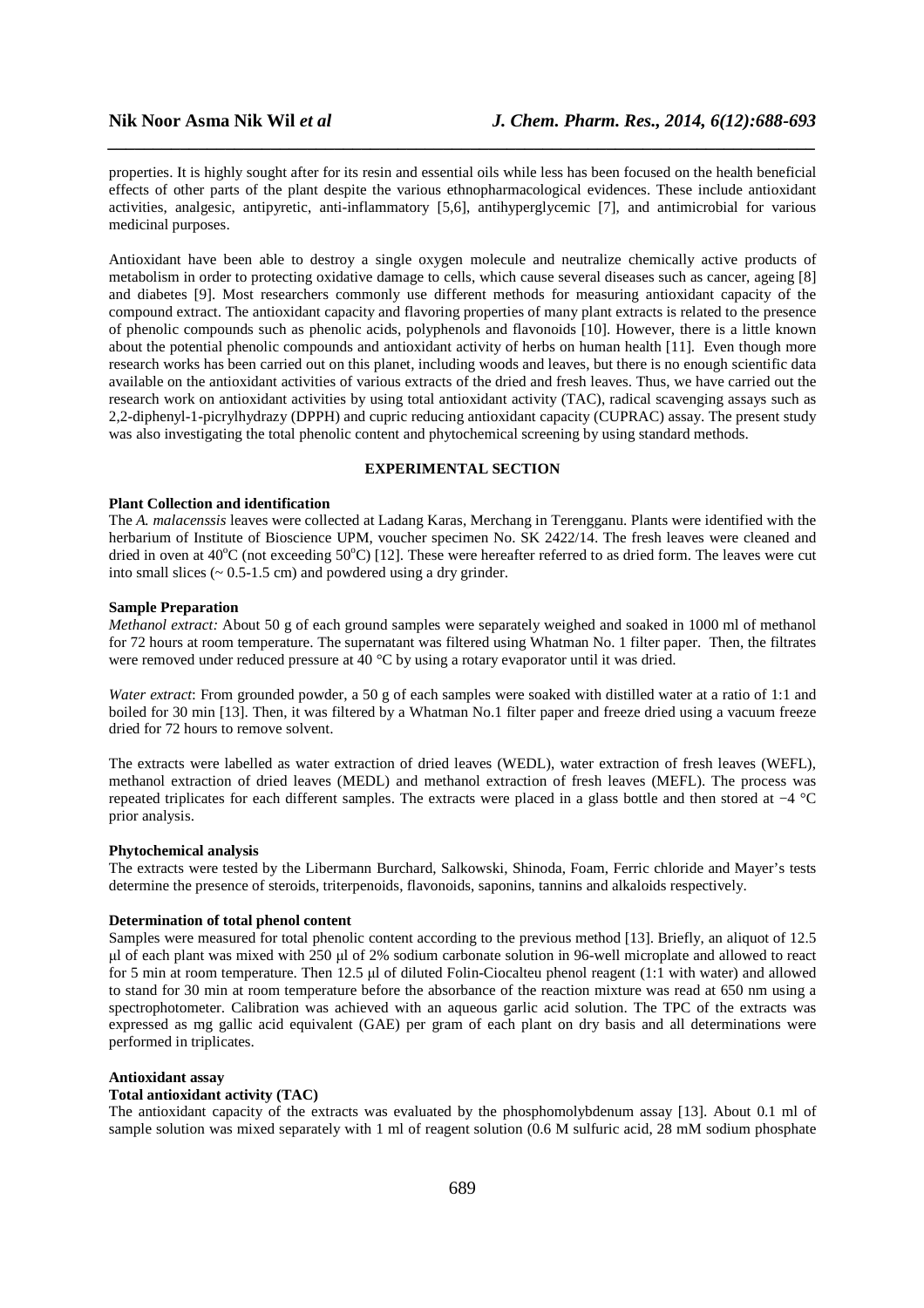and 4 mM ammonium molybdate). Then, the reaction mixture was incubated at 95°C for 90 min. The formation of the green phosphate complex by the sample analyte showed the reduction of Mo (VI) to Mo (V) at acidic pH. By using a spectrophotometer, the mixture was measured at at 695 nm against blank after cooling at room temperature. The results of antioxidant activity were reported as the number of equivalents of ascorbic acid in micrograms per gram of extract.

*\_\_\_\_\_\_\_\_\_\_\_\_\_\_\_\_\_\_\_\_\_\_\_\_\_\_\_\_\_\_\_\_\_\_\_\_\_\_\_\_\_\_\_\_\_\_\_\_\_\_\_\_\_\_\_\_\_\_\_\_\_\_\_\_\_\_\_\_\_\_\_\_\_\_\_\_\_\_*

#### **2,2-diphenyl-1-picrylhydrazy (DPPH) radical scavenging activity**

The scavenging activity of the extracts was determined using DPPH-scavenging assay. Briefly, 1 ml of each extract was allowed to react with l ml of 0.2 mM DPPH in 95% methanol. The solution was then incubated in dark at room temperature for 30 min and the absorbance (A) was measured at 517 nm using a spectrophotometer. All samples were performed in triplicates. Ascorbic acid was used as a positive control. The scavenging activity was calculated as a percentage of DPPH decolouration relative to a negative control using the following equation:

Free-radical scavenging activity (%) = A (blank) - A (extract) / A (blank) x 100

#### **Cupric reducing antioxidant capacity (CUPRAC)**

The capacity to reduce cupric ions was determined using the CUPRAC assay. The extracts were mixed with 50 ul samples extracted, 50 µl of CuCl<sub>2</sub> solution (1.0×10<sup>-2</sup>M), 50 µl of neocuproine alcoholic solution (7.5×10<sup>-3</sup>M) and 50  $\mu$ l NH<sub>4</sub>Ac buffer solution. Absorbance against a reagent blank was measured at 450 nm after 30 minutes.

#### **Statistical Analysis**

The data obtained in this study are means  $\pm$  confidence interval of three replicate determinations. Statistical comparisons employed Tukey's test, with P<0.05 considered statistically significant. Concentrations yielding 50% inhibition  $(IC_{50})$  value were calculated by interpolation from linear regression analysis. All statistical analyses used SPSS software.

#### **RESULTS AND DISCUSSION**

The preliminary phytochemical screening tests for the crude extracts of *A. malacenssis* leaves revealed the presence of alkaloids, terpenoids, flavonoids, steroids, saponins and tannins (Table 1). Some of the secondary metabolites from a single or combined with others in plant extracts are liable for the antioxidant activity [14]. Some phytochemicals have antioxidant activity where it provides protection against damage and the risk of developing chronic disease can be substantially reduced [15].

|                 | WEDL | WEFL | MEDL | MEFL. |  |  |  |
|-----------------|------|------|------|-------|--|--|--|
| <b>Steroids</b> |      |      |      |       |  |  |  |
| Terpernoids     |      |      |      |       |  |  |  |
| Flavonoids      |      |      |      |       |  |  |  |
| Saponins        |      |      |      |       |  |  |  |
| Tannins         |      |      |      |       |  |  |  |
| Alkaloids       |      |      |      |       |  |  |  |
| $+$ = Present   |      |      |      |       |  |  |  |

**Table 1: Phytochemical screening of methanol and water extracts of** *A. malaccensis*

*\* WEDL; water extraction of dried leaves, WEFL; water extraction of fresh leaves, MEDL; methanol extraction of dried leaves, MEFL; methanol extraction of fresh leaves.* 

The total phenol content is reported in Table 2 as gallic acid equivalents by reference to a standard curve  $(Y= 0.002x)$  $-0.045$  and r<sup>2</sup>=0, 996). Among the samples studied in 100 to 1000 ug/ml, WEDL has the highest total phenolic content (181.11  $\pm$  0.61 mg GAE/g) followed by MEDL<MEFL<WEFL. The phenolic contents in these extracts showing the leaf extracts contain the main active compound groups and acts as a type of antioxidants. In previous studies of *Aquilaria* spp., the presence of various polyphenol compounds was reported [16, 17, 18]. Boiling water extracted more polyphenols from dried plant that led to higher total phenols being extracted compared to the methanol extract. For fresh leaf extract, methanol being volatile and organic solvent which able to degrade the cell, whereas in water they are degraded polyphenols in this extract [19].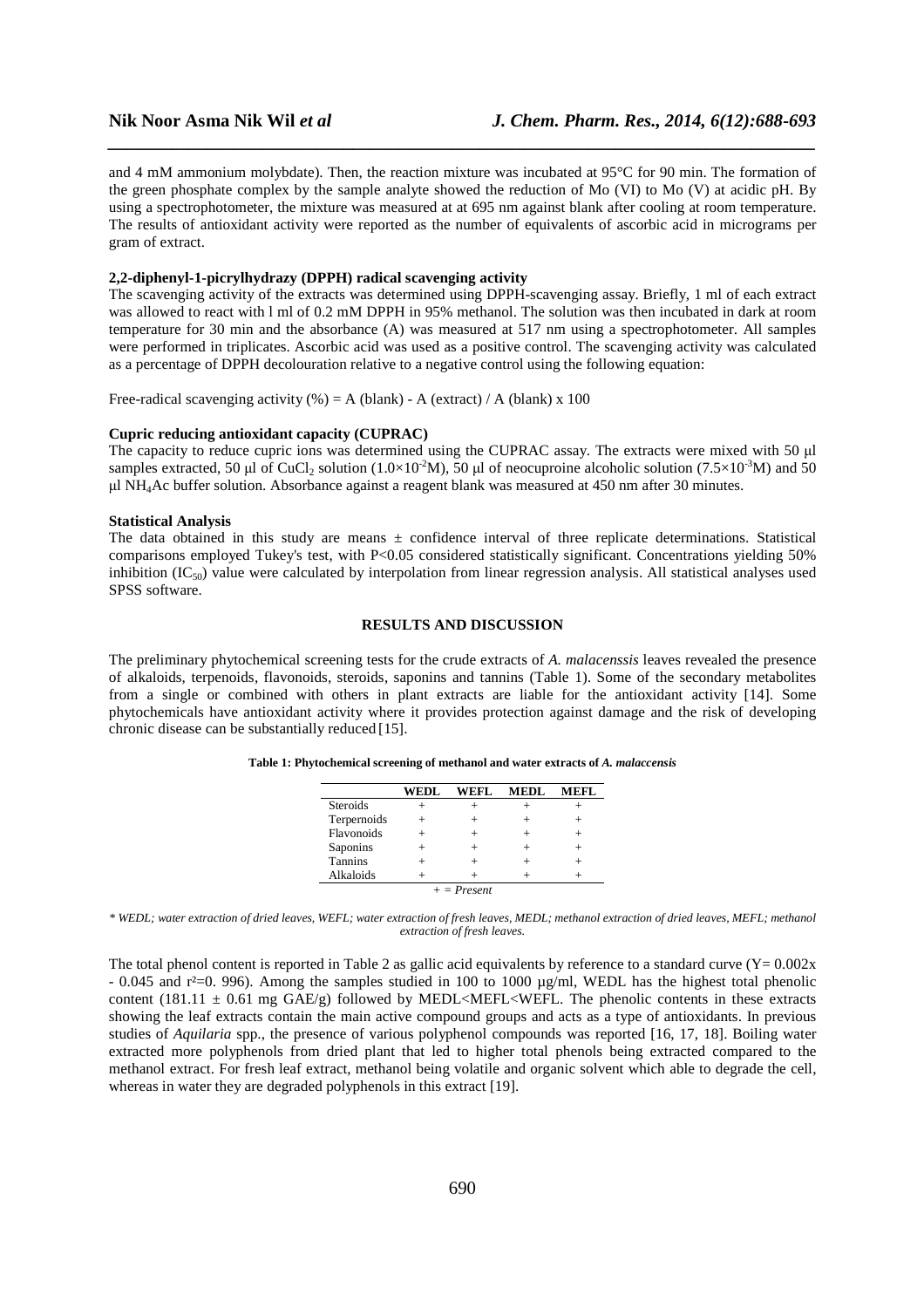| Total Phenolic Content GAE (mg/g) |                        |                        |                        |                         |                   |                         |  |  |
|-----------------------------------|------------------------|------------------------|------------------------|-------------------------|-------------------|-------------------------|--|--|
|                                   | Concentration (ug/ml)  |                        |                        |                         |                   |                         |  |  |
| Sample                            | 100                    | 200                    | 400                    | 600                     | 800               | 1000                    |  |  |
| <b>WEDL</b>                       | $33.87 + 0.61^a$       | $55.89 + 0.36^a$       | $72.75 + 1.01^a$       | $107.18 + 0.94^a$       | $142.33 + 0.47^a$ | $181.11 + 0.61^a$       |  |  |
| <b>WEFL</b>                       | $19.13 + 0.94^b$       | $34.87 + 1.08^{\circ}$ | $56.22 + 0.77^d$       | $85.38 + 1.89^b$        | $108.51 + 0.64^b$ | $129.79 + 2.08^b$       |  |  |
| <b>MEDL</b>                       | $31.72 + 1.03a$        | $42.66 + 1.33^b$       | $68.07 + 1.69^{\circ}$ | $102.84 + 0.29^{\circ}$ | $139.98 + 1.40^a$ | $176.17 + 1.16^a$       |  |  |
| <b>MEFL</b>                       | $27.71 + 0.20^{\circ}$ | $39.95 + 0.56^b$       | $60.30 + 1.44^b$       | $94.74 + 0.72^{\circ}$  | $138.35 + 0.40^a$ | $158.26 + 0.32^{\circ}$ |  |  |

*\_\_\_\_\_\_\_\_\_\_\_\_\_\_\_\_\_\_\_\_\_\_\_\_\_\_\_\_\_\_\_\_\_\_\_\_\_\_\_\_\_\_\_\_\_\_\_\_\_\_\_\_\_\_\_\_\_\_\_\_\_\_\_\_\_\_\_\_\_\_\_\_\_\_\_\_\_\_* **Table 2: Total phenolic content of methanol and water extracts of** *A. malaccensis* 

*Each value in the tables above were performed in triplicates and represented as Mean ± SEM (n=3). Means with different superscripts in a column are significantly different (P < 0.05).* 

Meanwhile, the total antioxidant activities of different extracts of this plant are recorded in Table 3. From the results, the total antioxidant activity is the highest in dried plants. Hence, the TAC activity of both extracts was found to be increasing continuously as the concentration increases. The highest TAC activity was observed in WEDL (for 0.1 mg/ml, 155.22; for 0.2 mg/ml, 180.74; for 0.4 mg/ml, 239.57; for 0.8mg/ml, 276.55; for 0.8mg/ml, 353.09 and for 1mg/ml, 398.74 µg/mg equivalent of ascorbic acid). The increase in antioxidant activity may be described by the increase of solvent polarity. Since, high phenol content present in WEDL was significantly correlated with the highest antioxidant compared to others.

**Table 3: Total antioxidant activity of methanol and water extracts of** *A. malaccensis* 

| <b>Total Antioxidant Capacity GAE (mg/g)</b> |                        |                         |                         |                            |                              |                              |  |  |
|----------------------------------------------|------------------------|-------------------------|-------------------------|----------------------------|------------------------------|------------------------------|--|--|
|                                              | Concentration (ug/ml)  |                         |                         |                            |                              |                              |  |  |
| Sample                                       | 100                    | 200                     | 400                     | 600                        | 800                          | 1000                         |  |  |
| <b>WEDL</b>                                  | $155.22 + 0.77^a$      | $180.74 + 0.60^a$       | $239.57 + 0.23^a$       | $276.55 + 0.45^{\circ}$    | $353.09 + 0.84^{\circ}$      | $398.74 \pm 0.66^{\circ}$    |  |  |
| <b>WEFL</b>                                  | $93.87 + 0.23^{\circ}$ | $102.98 + 0.74^{\circ}$ | $116.05 + 0.47^{\circ}$ | $151.76 + 0.81^{\circ}$    | $172.17 + 0.39^{\circ}$      | $187.04 + 0.79^{\circ}$      |  |  |
| <b>MEDL</b>                                  | $138.04 + 1.20^b$      | $168.81 + 0.53^b$       | $210.56 + 0.30^b$       | $24417 + 0.74^b$           | $279.24 + 0.65^b$            | $325.48 + 0.98^b$            |  |  |
| <b>MEFL</b>                                  | $97.64 + 0.60^{\circ}$ | $98.33 + 0.69^d$        | $123.57 + 0.28^d$       | $149.86 + 0.65^{\text{d}}$ | $188.56 + 0.57$ <sup>d</sup> | $230.11 + 0.32$ <sup>d</sup> |  |  |

*Each value in the tables above were performed in triplicates and represented as Mean ± SEM (n=3). Means with different superscripts in a column are significantly different (P < 0.05).* 

In addition, the chromogenic oxidizing reagent of the developed CUPRAC, i.e., bis-(neocuproine) copper (II) chloride (Cu (II)-Nc) reacts with polyphenolic antioxidants and oxidized them into the corresponding quinones and Cu(II)-Nc. Table 4 shows the dose-response curves for the reducing powers of different solvent extracts comparable with that of ascorbic acid (the positive control). The result showed the reducing power of the leaf extract also increased with increasing the concentrations. Therefore, it is highly probable that these extracts may presence of reductones [21]. Compounds by providing reduced power to act as electron donors that may act as primary and secondary antioxidants [22].

| <b>Cupric Reducing Antioxidant Capacity (nm)</b> |                         |                       |                         |                       |                       |                       |  |  |
|--------------------------------------------------|-------------------------|-----------------------|-------------------------|-----------------------|-----------------------|-----------------------|--|--|
|                                                  | Concentration (ug/ml)   |                       |                         |                       |                       |                       |  |  |
| Sample                                           | 100                     | 200                   | 400                     | 600                   | 800                   | 1000                  |  |  |
| AA                                               | $1.84 + 0.04^a$         | $2.00 + 0.09^a$       | $2.36 \pm 0.05^{\circ}$ | $2.69 + 0.06^a$       | $3.06 + 0.02^a$       | $3.51 + 0.08^a$       |  |  |
| <b>WEDL</b>                                      | $0.63 + 0.01^b$         | $1.08 + 0.01b$        | $1.74 + 0.04^b$         | $2.25 + 0.01^b$       | $2.92 + 0.04^a$       | $3.32 + 0.01^a$       |  |  |
| <b>WEFL</b>                                      | $0.35 + 0.01^d$         | $0.63 + 0.03^{\circ}$ | $1.01 + 0.01^{\circ}$   | $1.51 + 0.02^d$       | $1.92 + 0.10^{\circ}$ | $2.29 + 0.03^{\circ}$ |  |  |
| <b>MEDL</b>                                      | $0.54 \pm 0.01^{\circ}$ | $1.00 + 0.01^b$       | $1.67 + 0.10^b$         | $2.03 + 0.02^{\circ}$ | $2.35 + 0.01^b$       | $2.86 + 0.05^b$       |  |  |
| <b>MEFL</b>                                      | $0.48 + 0.01^{\circ}$   | $1.01 + 0.02^b$       | $1.61 + 0.11^b$         | $1.98 + 0.01^{\circ}$ | $2.25 + 0.02^b$       | $2.68 + 0.04^b$       |  |  |

**Table 4: The Reducing power of methanol and water extracts of** *A. malaccensis* 

*Each value in the tables above were performed in triplicates and represented as Mean*  $\pm$  *SEM (n=3). Means with different superscripts in a column are significantly different (P < 0.05).* 

Besides, antioxidant activity was assessed by determining the percentage of inhibition of DPPH. The quality of the antioxidants in the extracts was determined by the  $IC_{50}$  values which represent the concentration of the sample need to scavenge 50% of the DPPH free radicals. Ascorbic acid was used as a standard for the present investigation. The water and the methanol of dried leaves showed very similar values percentage inhibition of DPPH at a concentration of 1000  $\mu$ g/ml which is 48.07 ± 0.68 % and 40.76 ± 0.55 % (Table 5). The IC<sub>50</sub> of extracts is presented as in Table 6. It showed that the lower the  $IC_{50}$  value indicated the higher scavenging potential. Their antioxidant activity is affected by phenolic compound on DPPH which able to donate hydrogen atoms to form stable [20].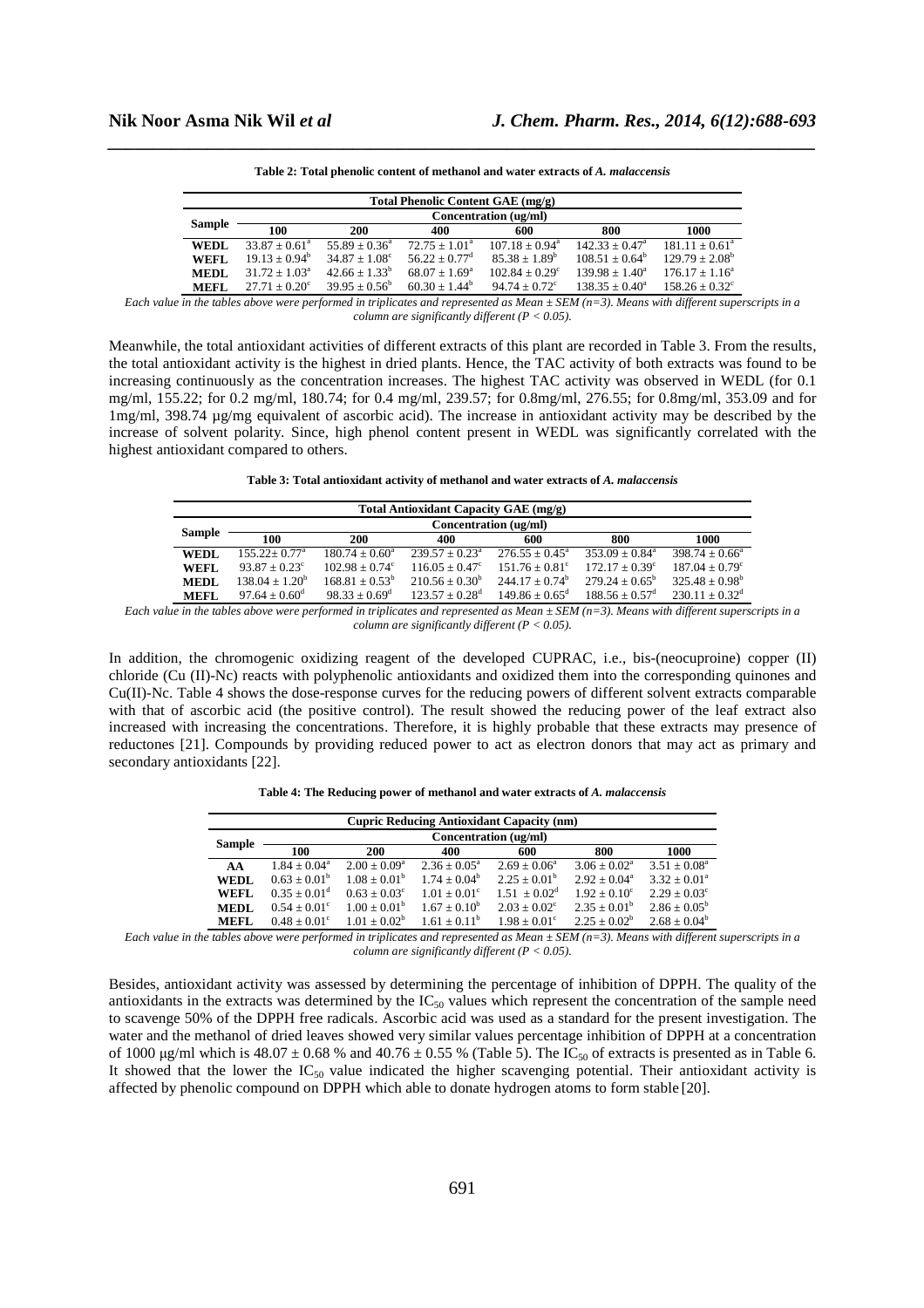|               | Percentage activity $(\% )$ |                        |                        |                          |                        |                        |         |  |
|---------------|-----------------------------|------------------------|------------------------|--------------------------|------------------------|------------------------|---------|--|
|               | Concentration (ug/ml)       |                        |                        |                          |                        |                        |         |  |
| <b>Sample</b> | 100                         | 200                    | 400                    | 600                      | 800                    | 1000                   | (ug/mL) |  |
| AA            | $46.29 + 0.54$ <sup>a</sup> | $47.32 + 0.17a$        | $48.30 + 0.44^a$       | $50.78 + 0.50^{\circ}$   | $56.05 + 0.12^a$       | $65.05 + 0.16^a$       | 219     |  |
| <b>WEDL</b>   | $13.94 + 0.34^{\circ}$      | $14.45 + 0.29^{\circ}$ | $15.92 + 0.41^{\circ}$ | $18.67 \pm 0.06^{\circ}$ | $29.87 + 0.44^{\circ}$ | $48.07 + 0.68^{\circ}$ | 1091    |  |
| <b>WEFL</b>   | $12.38 + 0.16^b$            | $12.84 + 0.19^b$       | $13.60 + 0.14^b$       | $14.85 + 0.09^b$         | $16.36 \pm 0.16^b$     | $22.77 + 0.44^b$       | 1326    |  |
| <b>MEDL</b>   | $10.77 + 0.46^{\circ}$      | $12.01 + 0.35^{\circ}$ | $14.62 + 0.58^b$       | $17.89 + 0.47^b$         | $24.58 \pm 0.15^e$     | $40.76 + 0.55^{\circ}$ | 1938    |  |
| <b>MEFL</b>   | $11.08 + 0.13^d$            | $12.67 + 0.29^{\circ}$ | $14.56 + 0.25^{\circ}$ | $17.47 + 0.31^{\circ}$   | $19.67 + 0.10^{\circ}$ | $32.28 + 0.25^d$       | 3793    |  |

*\_\_\_\_\_\_\_\_\_\_\_\_\_\_\_\_\_\_\_\_\_\_\_\_\_\_\_\_\_\_\_\_\_\_\_\_\_\_\_\_\_\_\_\_\_\_\_\_\_\_\_\_\_\_\_\_\_\_\_\_\_\_\_\_\_\_\_\_\_\_\_\_\_\_\_\_\_\_* **Table 5: The scavenging effect and IC50 activity of methanol and water extracts of** *A. malaccensis* 

*Each value in the tables above were performed in triplicates and represented as Mean ± SEM (n=3). Means with different superscripts in a column are significantly different (P < 0.05).* 

Overall, boiling water extraction of dried *A. malaccensis* resulted in higher levels of TPC and activities of antioxidants mainly due to the fact that boiling water could completely activate the degradative enzymes as against the methanol solvent. So, the number of compounds with free hydroxyl groups was increased by exposure the plant materials at high temperature during extraction process [23]. Nevertheless, methanol extract was still found to yield lower recovery of TPC and their antioxidant properties than boiled water in dried plant materials, where polyphenol oxidases have been inactivated. But, methanolic extracts of fresh sample revealed higher activity of both TPC and antioxidant activities compared to boiled water extracts may be due to the methanol was able to denatured the polyphenols oxidases [24].

#### **CONCLUSION**

The antioxidant activity correlated with active compounds phytochemicals. Water and methanol extract of dried and fresh leaves showed that it may account for its antioxidant properties in *A. malaccensis*. This study on in vitro antioxidant activities on *A. malaccensis* has the beneficial input of the agarwood plantation as well as pharmaceutical industry to stimulates the use of agarwood leaves as a new value added neutraceutical products. Further, the screening of phenolic compound and the antioxidant activities were found to be very useful tools to provide in depth the characteristic of phenolics that are present in agarwood leaves.

#### **Acknowledgements**

The authors would like to thank Universiti Malaysia Pahang, Malaysia for providing laboratory facilities and financial support by Knowledge Transfer Programme (KTP) grant from the Ministry of Higher Education (MOHE) (F-ECO/9 (UMP – 12).

#### **REFERENCES**

- [1] NA Anak; T Mulliken; M Song. Traffic International, Cambridge., **2000**, 1-52.
- [2] CITES. Amendments to Appendices I and II of CITES., **2004**.
- [3] SN Tajuddin; MM Yusoff. *Nat Prod Commun*., **2010**; 5(12), 1965-1968.
- [4] SJ Bhore; J Preveena; KI Kandasamy. *Pharmacogn. Res*., **2013**, 5(2), 134.
- [5] J Sattayasai; J Bantadkit; C Aromdee; E Attmann; W Airarat. *J Ayurveda Integr Med*., **2012**, 3(4), 175.
- [6] M Zhou; H Wang; J Kou; B Yu. *J Ethnopharmacol*., **2008**, 117(2), 345-350.
- [7] R Pranakhon; P Pannangpetch; C Aromdee. *Songklanakarin J Sci Technol*., **2011**, 33(4), 405.
- [8] D Fusco; G Colloca; MRL Monaco; M Cesari. *Clin. Interv. Aging*., **2007**, 2(3), 377.
- [9] AC Maritim; RA Sanders; J Watkins. *J Biochem Mol Toxic*., **2003**, 17(1), 24-38.
- [10] G Sacchetti; S Maietti; M Muzzoli; S Manfredini; M Radice; R Bruni. *Food Chem*., **2005**, 91, 621-632.
- [11] K Triantaphyllou; G Blekas; D Boskou. *Int J Food Sci Nutr*., **2001**, 52, 313-317.
- [12] P Prieto; M Pineda; M Aguilar. *Analytical Biochem*., **1999**, 269, 337-341.
- [13] NA Mhd Omar; N Abdullah; UR Kuppusamy; MA Abdulla; V Sabaratnam. *Alternat. Med*., **2011**.
- [14] AL Molan; J Flanagan; W Wei; PJ Moughan. *Food Chem*., **2009**, 114, 829-835.
- [15] J Dai; RJ Mumper. *Molecules*., **2010**, 15(10), 7313-7352.
- [16] J Boyer; RH Liu. *Nutr J*., **2004**, 3(5), 12.
- [17] Q Yu; J Qi; HX Yu; LL Chen; JP Kou; SJ Liu; BY Yu. *Phytochem. Anal*., **2013**, 24(4), 349-356.

[18] T It, M Kakino; S Tazawa; M Oyama; H Maruyama; Y Araki; H Hara; M Iinuma. *Food Sci Technol Res.*, **2012**, 18(2), 259-262.

[19] J Qi; JJ Lu; JH Liu; BY Yu. *Chem. Pharm. Bull.,* **2009**, 57(2), 134-137.